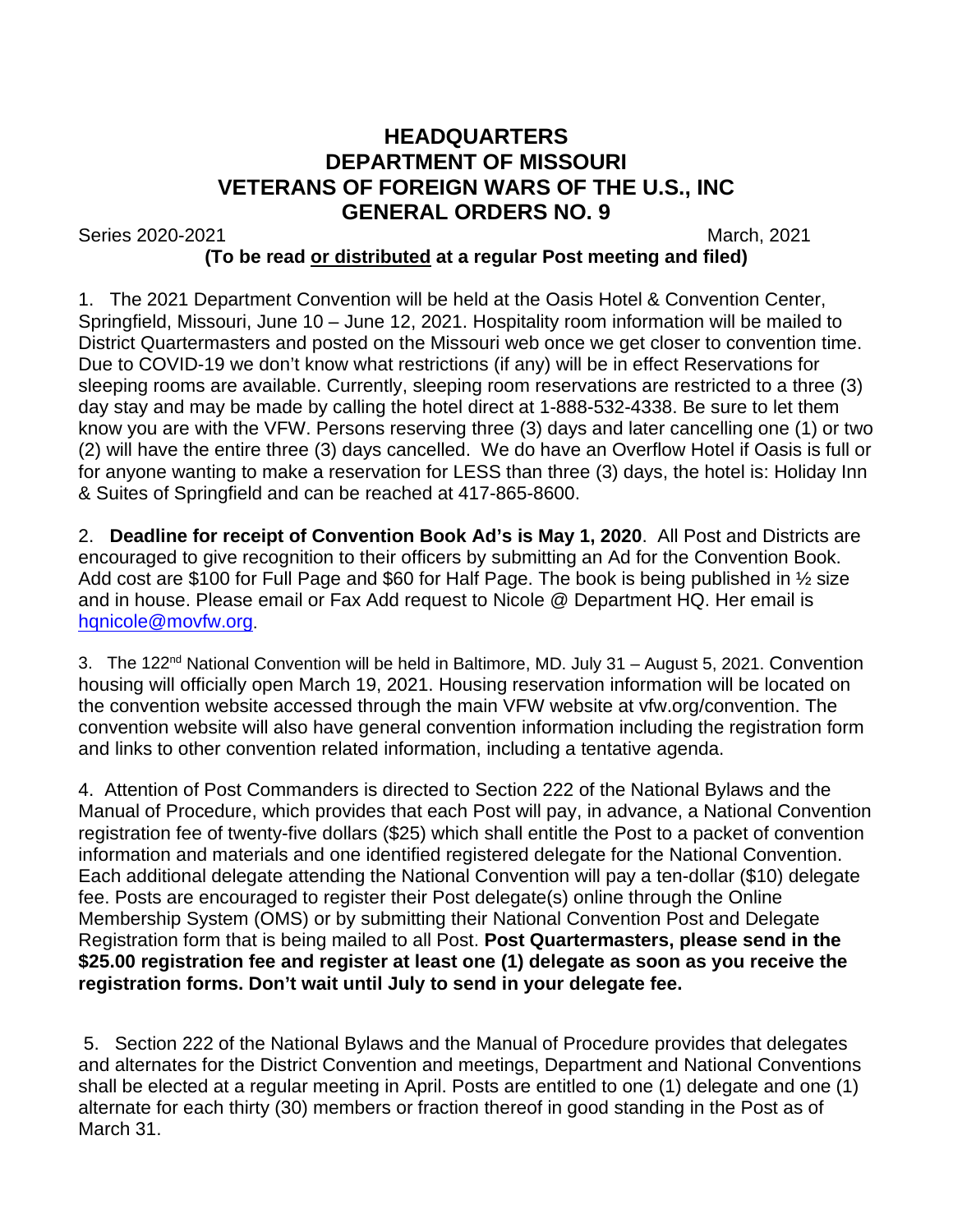6. Post Commanders are reminded that the annual election of Post Officers must be held during the month of April. Post officers shall be installed in their respective offices prior to the convening of the Department Convention. Newly installed officers do not assume their duties until the Department Commander is installed at the State Convention. Post-Election Report Forms are being mailed to Post Quartermasters with instructions that they complete the form online through the Online Membership System (OMS) or they can complete the form and return directly to National Headquarters **immediately following** the election of Post Officers but not later than June 1, 2021.

7. Pursuant to Section 403 of the National Bylaws and the Manual of Procedure, each District shall hold an annual District Convention for the purpose of electing District officers, such convention to be held not less than ten (10) days nor more than seventy-five (75) days prior to the convening of the Department Convention.

8. Post and Districts are reminded that sections 216, 416 and 516 of the Manual of Procedures states in part: "-----officers, elected and appointed, shall submit proof of eligibility to the Adjutant. ----officers shall not be installed or assume the duties of their office until proof of eligibility has been submitted and properly reviewed. Such proof of eligibility shall be open to and reviewed by the Commander, Adjutant and Quartermaster prior to installation to office."

3. It's likely that **membership has never been more important**. As of today, February 26th. the Department is at 92.91%. This is only a little over a percentage point increase from last month. We **MUST** work hard if we are going to reach our goal. The weather has opened up so please set up a group and schedule a time to call your continuous members and those Comrades whose membership has expired. It is vital that you do so. We need these members to carry out our mission, and we need their presence in our organization to fight for funding for our various programs that are vital for all Veterans. It is important that they remain with us. Due to COVID-19, our ability to recruit is severely limited. Therefore, **retention is recruitment**. With the Life Membership incentive currently being offered by Department, all continuous and expired members should be encouraged to purchase a Life Membership. **REMEMBER** anyone joining as a Life Member or upgrades to a Life Member prior to June 30, 2021 will receive a check for \$45 from the Department Quartermaster. **Post Quartermaster's, you must email the State Quartermaster when someone converts to Life Member so he knows to mail the check.**

10. Prior to your monthly meeting, please review your All-State status and conduct your meeting so as to accomplish items to get your Post to that Honor. Please take a look at your Post Commander and Quartermaster Handbook & Post Membership Program 2020-2021 booklet to see what your Post needs to do. All State determination will be made from data collected by the Department Headquarters on May 1, 2021. **Note: Membership requirements this year are a post must meet their membership on May 1, 2020 by May 1, 2021 to qualify or meet all other All-State requirements by May 1, 2021 and meet their 2020 year ending membership by June 30, 2021.**

11. The Missouri Veteran Service Officer Program is vital to our organization. Donations from Posts, Auxiliaries, and individuals on a continuing basis are critical to this program. Without